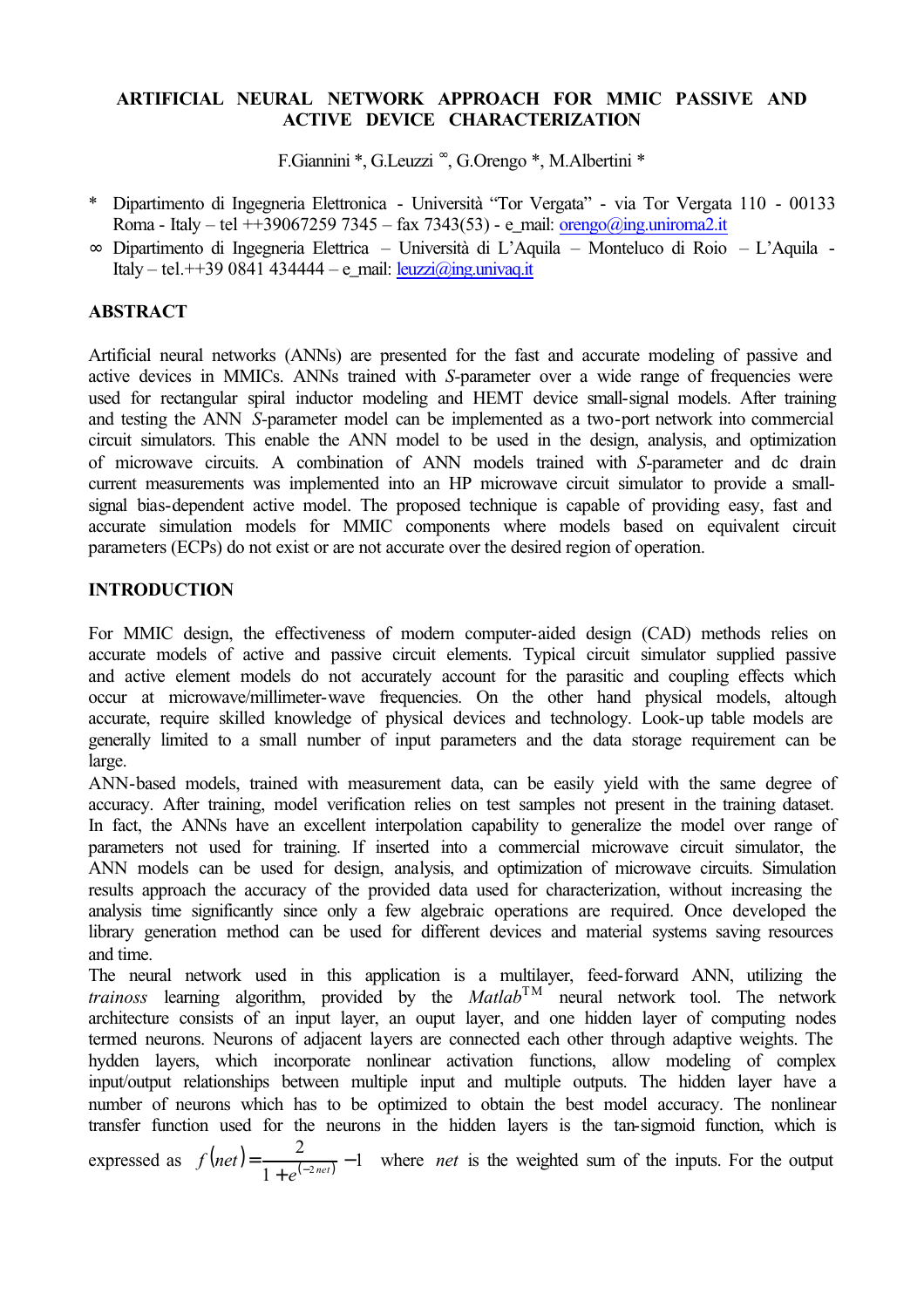layer either the tan-sigmoid or the linear transfer function were used. A schematic of a 2-input-2 outputs neural network with one hidden layer is shown in **Fig.1**.

### **PASSIVE DEVICE MODELING**

As an application example the *S-*parameters of a rectangular square spiral inductors for different sizes and frequencies (2-12 GHz), resulting from a microwave CAD model, are modeled through an ANN approach [1], even if training data are often supplied by EM simulations in this case.

Inputs to the neural network are the physical dimensions of the inductor and the desired frequency. The outputs are the *S-*parameters at the respective frequency point, except for *s*12 which is equal to  $s_{21}$  for reciprocity. The input data are trace width  $(W)$  and spacing  $(S)$ , hole size  $(H)$ , and number of turns (*T* ). The hole size (*H*) was swept instead of the side length (*L* ) for the inductor to be physically realizable for each parameter combination. Further inputs obtained from combinations of input data and correlated in some way with the outputs helped to reduce network size, speed up the training and improve accuracy in the neurocomputing results [2]. Some combinations demonstrated to be more suitable to decrease error and computation time, such as the *L*<sub>i</sub><sup>*f*</sup>, *H*<sup> $f$ </sup> and *W*⋅*S*<sup> $-1$ </sup> products. The larger number of input terminations was compensated by a smaller optimised number of neurons in the hidden layer, which resulted to be as 10. The block diagram of the ANN model with the parameter sweep intervals is shown in **Fig.2a**.

Scattering plots of the ANN-computed values versus the CAD simulated values for test data are shown in **Fig.3** to visually illustrate the modeling accuracy. Perfect accuracy would result in the data points forming a straight line along the diagonal axis.

### **ACTIVE DEVICE MODELING**

An ANN model for a  $\delta$ -doped 0.2x100 $\mu$ m HEMT, mapping bias voltages  $V_{gs}$  and  $V_{ds}$  and frequency directly to *S-*parameters, over the whole operational range of frequencies (1-40 GHz) and bias voltages, including the pinchoff and the resistive regions, was generated [3]. The final model, shown in **Fig.2b**, required a two-stage network, where the outputs of the first stage, that is the *s*11, *s*12 and *s*22 parameters, become correlated inputs to the second stage, modeling the more complex behaviour of the  $s_{21}$  parameter [4]. Despite of the use of two networks, the number of neurons has been drastically decreased, while achieving better accuracy in all bias regions. The training dataset consisted of 600 samples (measurements), each at 20 frequency points. A typical modeling result, comparing modeled and measured *S*-parameters for each bias point and frequency is shown in **Fig.4**. A second model was generated by determining the drain current  $I_{ds}$  from the bias voltages  $V_{gs}$ and  $V_{ds}$  (**Fig.5a**). A 3D plot comparing modeled and measured drain current point data is presented in **Fig.5b**. A very good fit with a very low percentage average error was reached in both cases.

The two ANN models were implemented as a unique device model onto a commercial microwave simulator (HP ADS) where both *S*-parameters and  $I_{ds}$  are expressed as a function of the bias voltages  $V_{gs}$  and  $V_{ds}$ . The resulting composite model for circuit simulation, schematized in **Fig.6**, can predict accurate small-signal device performance. It was applied to the design and optimization of microwave amplifiers, especially when a large number of active devices are to be used.

#### **CONCLUSIONS**

This neural network approach demonstrates that the small-signal performance of passive and active elements at microwave and/or millimeter-wave frequencies can be accurately predicted without the need to develop costly equivalent-circuit based model libraries. Once the network is trained, the computational time of the modeled outputs is negligible. The ANN *S-*parameter model, implemented as a two-port network into commercial circuit simulators, can be used in the design, analysis, and optimization of microwave circuits. The developed modeling procedures can be used for different devices and material systems.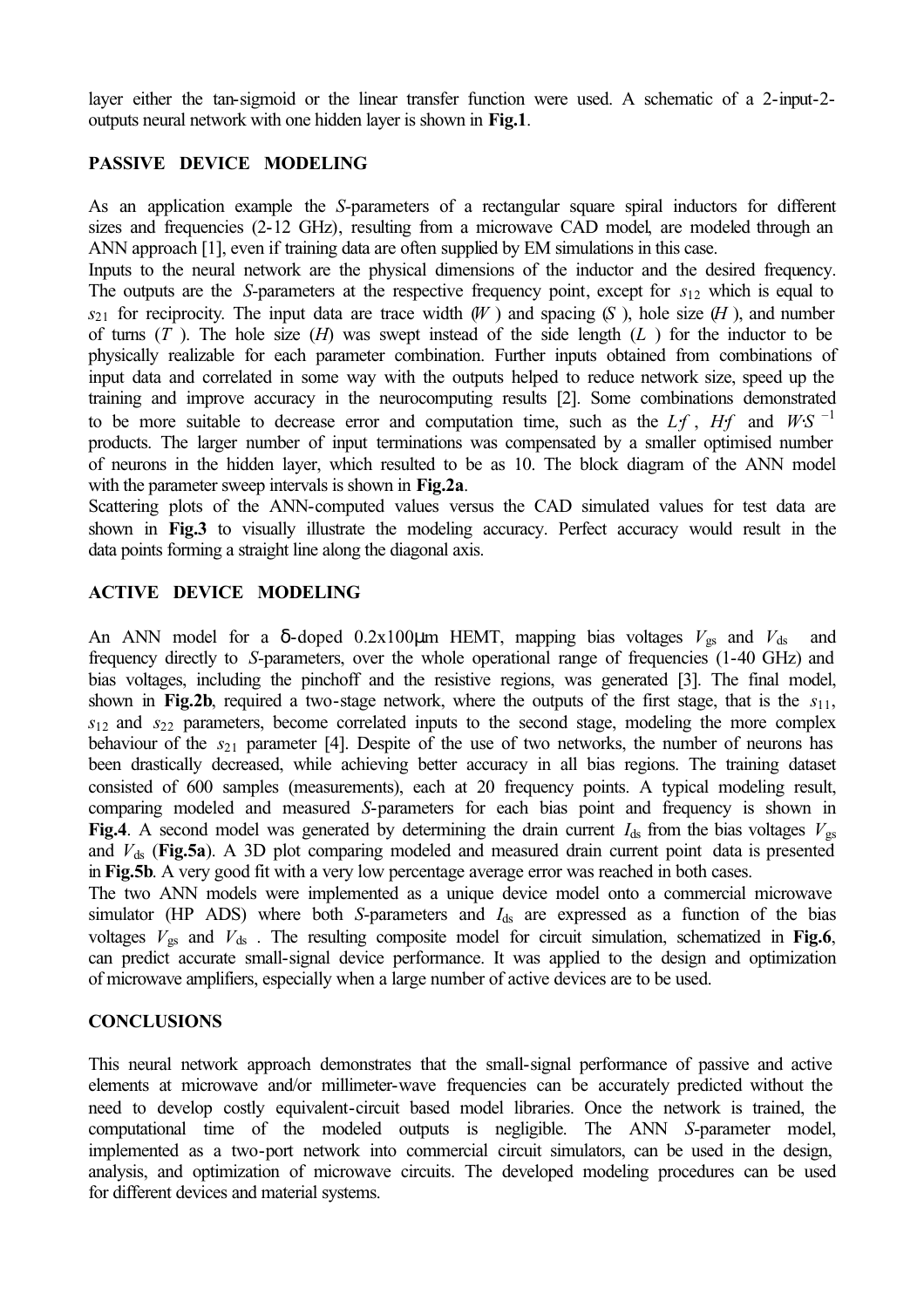#### **REFERENCES**

- [1] G.L.Creech, J.P.Bradley, C.D.Lesniak, T.J.Jenkins, M.C.Calcatera, "Artificial Neural Networks for Fast and Accurate EM-CAD of Microwave Circuits," *IEEE Trans. Microwave Theory Techniques*, vol.45, no.5, pp.794- 802, May 1997.
- [2] D.Tuck, "Practical Polynomial Expansion of Input Data can Improve Neurocomputing Results", Proc. First New Zealand International Two-Stream Conf. on Artificial Neural Networks Expert Systems, pp.42 –45, 1993.
- [3] P.M.Watson, M. Weatherspoon, L.Dunleavy, and G.L.Creech, "Accurate and Efficient Small-Signal Modelling of Active Devices Using Artificial Neural Networks," *GAAS IC Symp. Technical Digest* , pp 95-98, 1998
- [4] P.Ojala, J.Saarinen, P.Elo, K.Kaski, "Novel technology independent neural network approach on device modeling interface", *IEE Proc. Circuits Devices Syst.,* vol.142, no.1, February 1995.



**Fig.1**. Example of an ANN architecture containing 2 inputs, 2 outputs, and one hidden layer with 4 neurons, with the tan-sigmoid transfer function on the left.



**Fig. 2**. Block diagrams of ANN device models: a rectangular spiral inductor (a) and an HEMT device (b).



**Fig.3**. Scattering plots for real( $S_{11}$ ) and imag( $S_{11}$ ) of not-trained sample data from ANN-model and ECP-model of a rectangular spiral inductor.